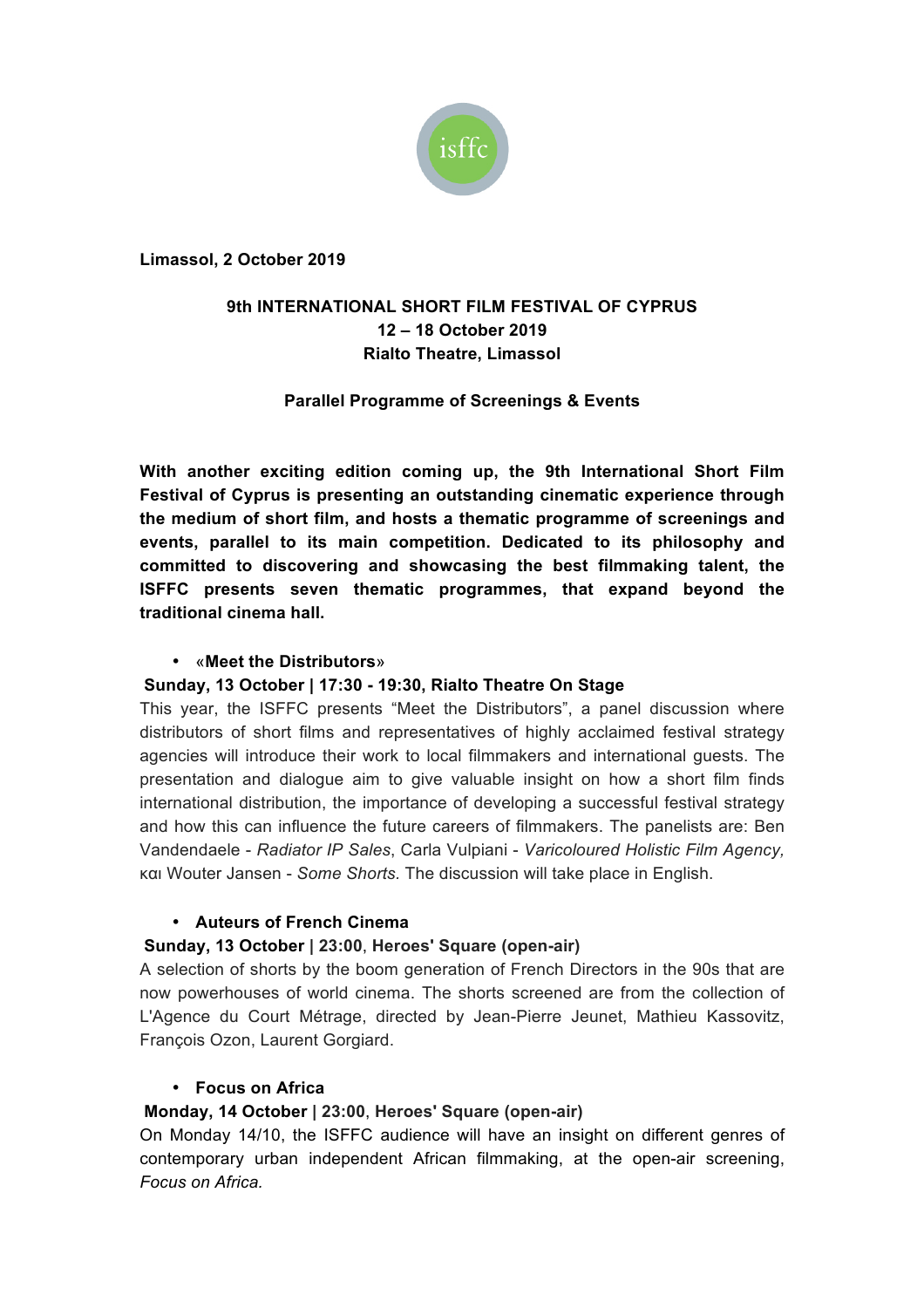### • **Greek New Wave Cinema**

### **Tuesday, 15 October | 23:00, Heroes' Square (open-air)**

The ISFFC is proud to present this special screening of two short masterpieces by Greek Directors: the short film *Nimic* by Palme d'Or winner of Cannes Film Festival and four-time Academy Award nominee, Yorgos Lanthimos, and *Electric Swan* by young, upcoming, multi-award winner and nominee of the European Film Award for Best Short, Konstantina Kotzamani.

#### • **Words on Film**

### **Wednesday 16 October, 17:30-19:30, Old Vinegar House**

Words, image and sound! The ISFFC takes the audience on a literary journey traversing the art of cinema: the parallel programme *Words on Film,* reveals the inherent connection between literature and the moving image. Four talented Cypriot writers - Yiorgos Trillides, Nasia Dionysiou, Maria Petrides, and Anthi Zachariadou, will recite their own literary work, inspired by four exceptional short films. A live recitation session will be accompanying the screening of each short film. The event is supported by *Vivliotropio Book Club*, and will take place in the Greek language.

### • **The Female Condition**

## **Thursday, 17 October | 23:00, Heroes' Square (open-air)**

A selection of exceptional short films produced in 2018 and 2019 that tell powerful stories about women who are in situations that challenge the boundaries of being female, a mother, a girlfriend, a daughter.

## • **Αmaze Me, Music Videos**

#### **Friday, 18 October, Heroes' Square (open-air)**

For the seventh year running, this competition programme of music videos by independent film directors, screening at the closing party of the Festival, right after the awards ceremony, is an audience favourite. The awards in this competition will be decided by a student jury from the Department of Multimedia and Graphic Arts of Cyprus University of Technology.

The detailed programme of screenings and events is available at www.isffc.com.cy

#### **Organisers**

The Festival is organised by the Cultural Services of the Ministry of Education and Culture and the Rialto Theatre.

**Facebook**: @Int'l Short Film Festival of Cyprus **Instagram: isffc\_filmfestival Twitter:** #RialtoTheatreCy /#isffc19

**Free Entrance** (Free tickets must be obtained from the Rialto Box Office, online and through the Rialto Theatre App) **Suitable for 18+ years of age. Information**: Rialto Theatre 77 77 77 45 **www.isffc.com.cy / www.rialto.com.cy**